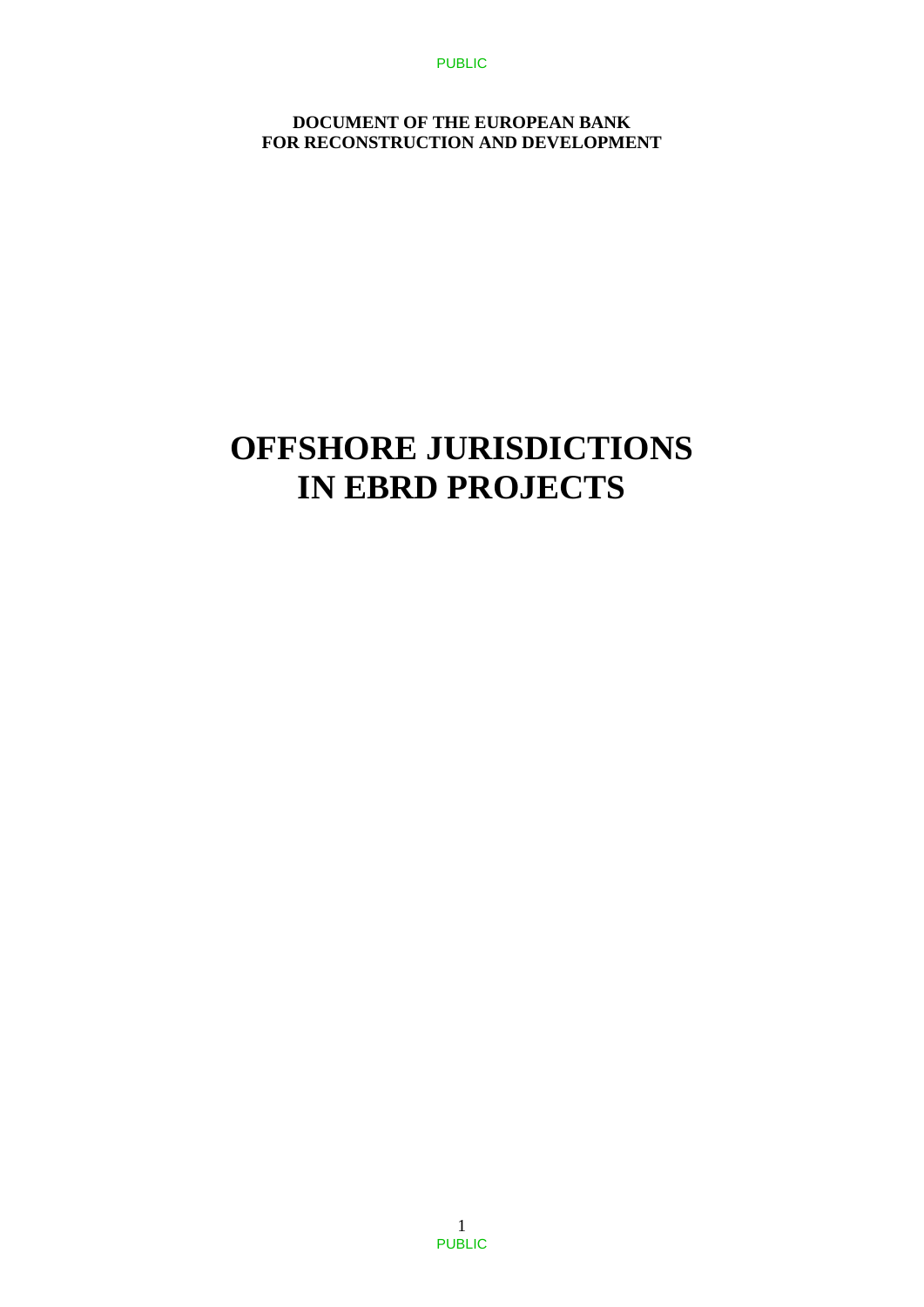# **Offshore Jurisdictions in EBRD Projects**

### *Preamble:*

*As an international financial institution with a mandate to promote transition towards a functioning market economy in its countries of operations, EBRD supports international efforts to discourage tax evasion and other harmful tax practices. In its own operations, the EBRD supports the principle of taxation of economic activity in accordance with the tax laws and international tax treaties of its countries of operations. In this context it is important that local tax authorities have access to the relevant information to monitor compliance with these laws and treaties. This may become more difficult when third countries are chosen as locations for establishment of entities involved in EBRD operations. Therefore when offshore jurisdictions are used, the EBRD makes use of internationally agreed processes and best practices designed to prevent misuse and to promote transparency and information exchange on tax matters.* 

*As mandated by Article 13(i) of the Agreement Establishing the Bank, the EBRD applies "sound banking principles to all its operations". One such principle is to "know your customer", which requires that the Bank conduct appropriate due diligence on project sponsors and the projects themselves. In each case, the corporate governance structure, beneficial ownership, financial transparency and strength, compliance and integrity, including in relation to tax matters, are reviewed according to best practices. Naturally, similar assessments are also made in projects involving vehicles established offshore, with a view, among others, to obtaining a reasonable level of assurance that the offshore structure is not set up or used for the purpose of tax evasion, money laundering and terrorism financing.* 

*With its project finance and private sector focus, the Bank has had to deal with offshore vehicles since its inception. This is because the use of such vehicles is not uncommon practice for private sector investors in international project finance and when engaged in cross-border investment. Where offshore jurisdictions are used, the Bank's long standing practice has also been to satisfy itself that the reasons for using such structures are sound from a business viewpoint. Sound business reasons may include the need to establish a common investment vehicle in a stable and/or investor-friendly jurisdiction. Equally, while the Bank does not want to encourage the use of offshore jurisdictions, the choice of the jurisdiction may be influenced by the desire to avoid double taxation, as legally permitted by a network of bilateral treaties and national tax laws.* 

*Where offshore jurisdictions are used, the Bank's practice has been to assess whether or not there is a risk that the jurisdictions are associated with improper financial activities. This policy document respects and builds on these objectives and underscores the role of the Bank in supporting international efforts to combat such activities, in particular by making use of the peer group assessments of the Global Forum on Transparency and Exchange of Information for Tax Purposes ("Global Forum") as well as the work of the Financial Action Task Force ("FATF") in countering money laundering and terrorism financing risks.*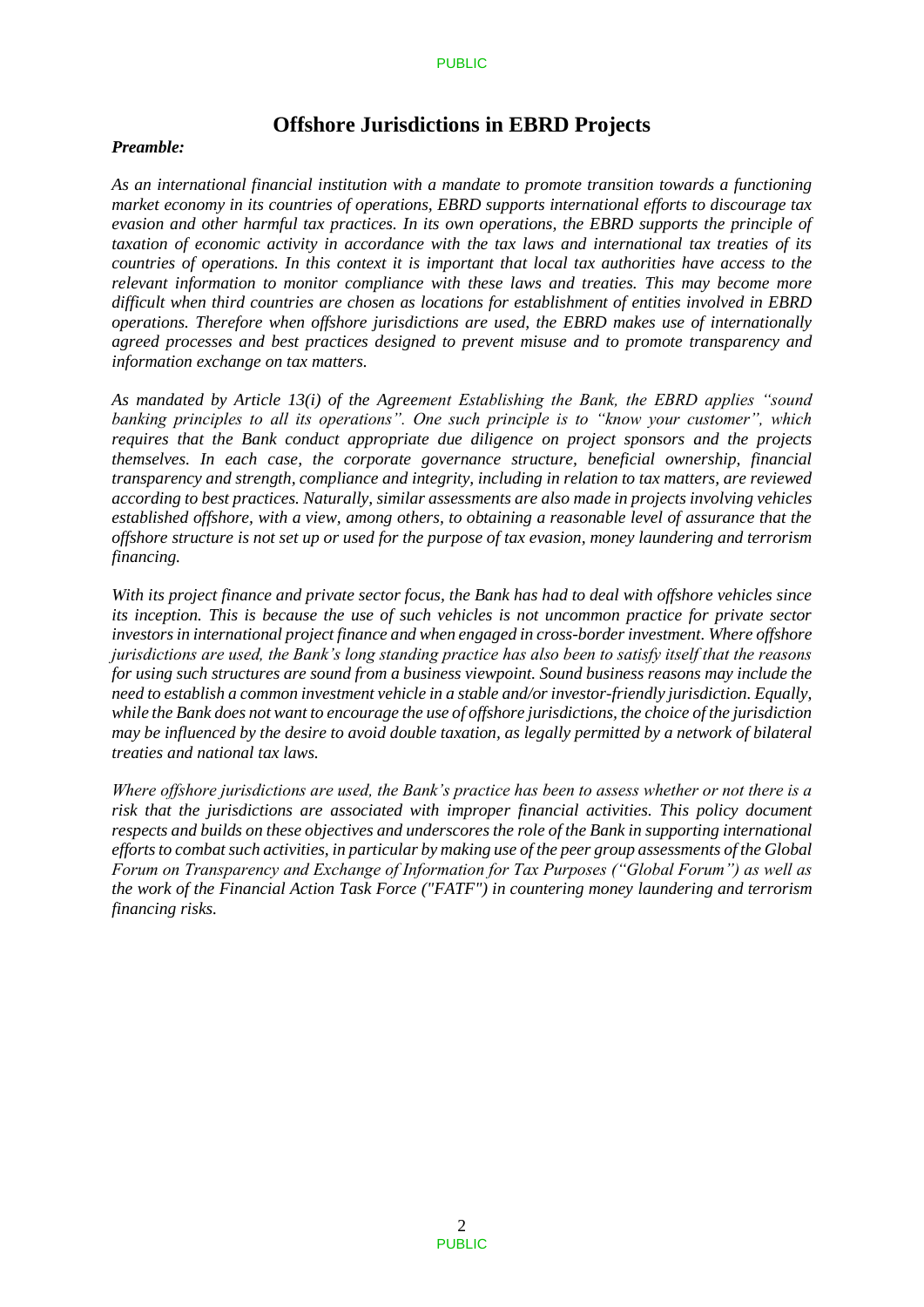# 1. **Introduction**

- (a) Ordinarily the Bank lends to, invests in, or guarantees obligations of, an entity established in the country of operations where the project so financed is located. In some cases, however, the borrower, investee or guaranteed entity will be established in an offshore jurisdiction, i.e., a country or territory different from the country of operations where the project is located.
- (b) In addition, a borrower, investee or guaranteed entity, wherever located, may be controlled by an entity established in an offshore jurisdiction. "Control" for this purpose means the power of an entity to govern the financial and operational policies of the entity of which it is a shareholder.

# **2. Principles**

Whenever Bank financing involves, in either of the ways described in Section 1, an entity established in an offshore jurisdiction:

(a) The Bank shall satisfy itself that there are sound business reasons for the use of the offshore jurisdiction in the context of the project being financed.

Whether there are sound business reasons in a given project will depend on the surrounding circumstances. Such reasons might include (i) the desire to use a jurisdiction to attract capital from multiple sources while avoiding double taxation of investments, (ii) the existence of stable legal systems which facilitate contract enforcement and registration of security, (iii) the existence of clear laws regarding issues such as governance, liability and taxation, and (iv) recognition of internationally accepted investment agreements, including shareholder agreements and put options, corporate forms that ensure limited liability of shareholders, and instruments such as as preferred shares.

(b) The Bank shall not provide financing where the offshore jurisdiction has not substantially implemented the internationally agreed tax standard endorsed by the UN Committee of Experts on International Cooperation in Tax Matters in 2008.

Whether an offshore jurisdiction has or has not substantially implemented the internationally agreed tax standard is to be determined by reference to the last Progress Report on the Jurisdictions Surveyed by the Global Forum in Implementing the Internationally Agreed Tax Standard. If however an offshore jurisdiction is not covered by the Report, the question of whether that jurisdiction has or has not substantially implemented the internationally agreed tax standard shall be resolved after consultation with the secretariat of the Global Forum.

(c) The Bank shall not provide financing where the offshore jurisdiction is not effectively implementing the internationally agreed tax standard.

Whether an offshore jurisdiction is or is not effectively implementing its commitment to the internationally agreed tax standard is to be determined by reference to the work of the peer review process of the Global Forum. More particularly,

- (i) an offshore jurisdiction for which no phase 1 review has been undertaken or completed but which has substantially implemented the internationally agreed tax standard shall be deemed to be effectively implementing its commitment to the internationally agreed tax standard.
- (ii) an offshore jurisdiction for which a phase 1 review has been completed but where the Global Forum has determined that a phase 2 review will not take place until additional steps have been taken by the jurisdiction and found sufficient and satisfactory by the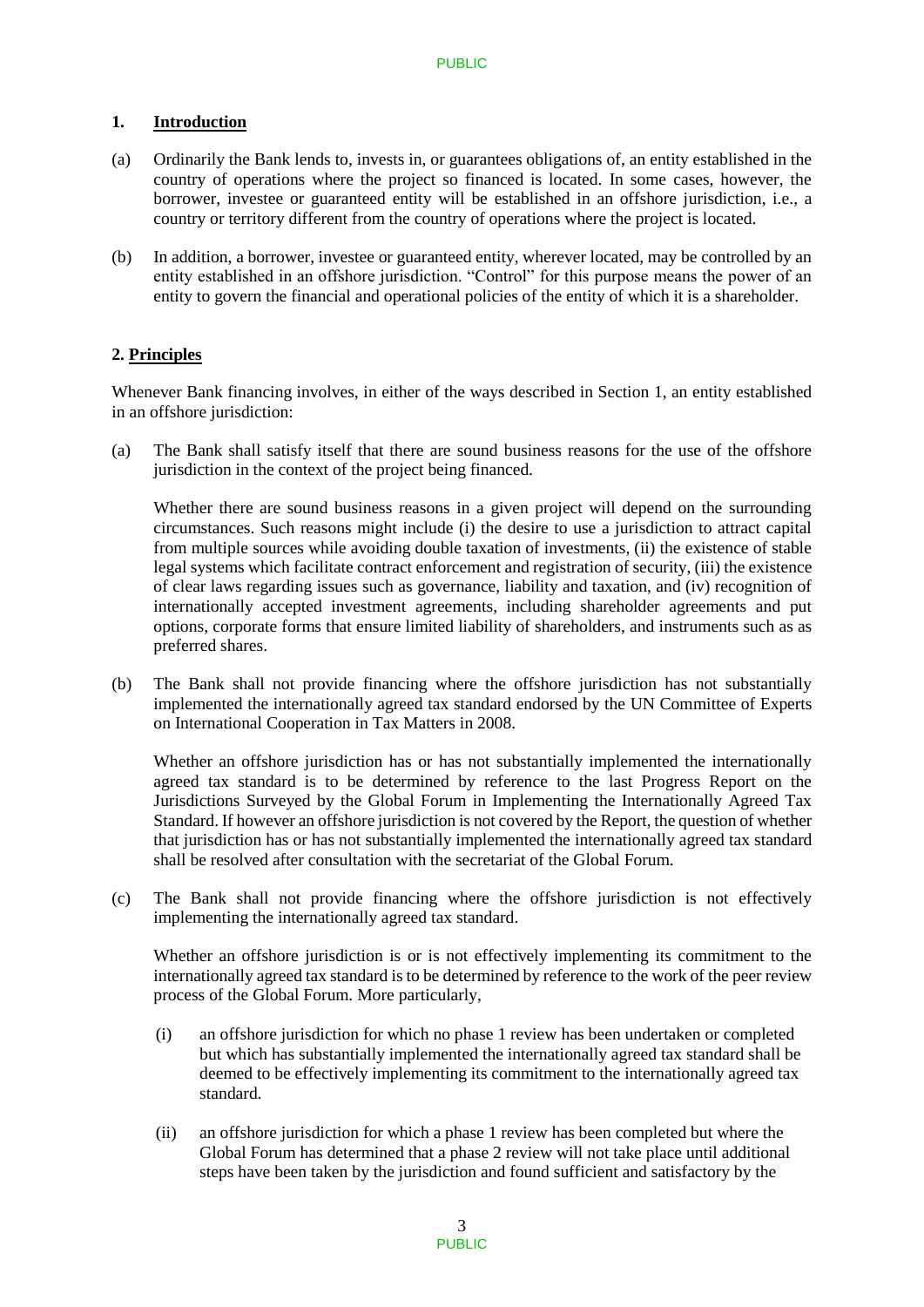Global Forum, shall be deemed not to be effectively implementing its commitment to the internationally agreed tax standard.

- (iii) an offshore jurisdiction for which a phase 2 review has been completed and which is assessed by the Global Forum as "compliant" or "largely compliant" shall be deemed to be effectively implementing its commitment to the internationally agreed tax standard
- (iv) an offshore jurisdiction for which a phase 2 review has been completed and which is assessed by the Global Forum as "partially compliant" or "non-compliant" shall be deemed not to be effectively implementing its commitment to the internationally agreed tax.

In the case of an offshore jurisdiction assessed by the Global Forum as "partially compliant", the jurisdiction may nonetheless be deemed to be effectively implementing its commitment to the internationally agreed tax standard if (a) the report setting out the assessment identifies specific steps that need to be taken by the jurisdiction to improve its rating, and (b) the Global Forum has confirmed that the jurisdiction is actively taking the steps identified and that they are in an advanced stage of implementation.

If the work of the peer review process of the Global Forum does not extend to an offshore jurisdiction, the question of whether that jurisdiction is effectively implementing its commitment to the internationally agreed tax standard shall be resolved after consultation with the secretariat of the Global Forum.

(d) The Bank shall not provide financing where the offshore jurisdiction is not cooperating in the international efforts to combat money laundering and terrorism financing.

Whether an offshore jurisdiction is or is not cooperating in the international efforts to combat money laundering and terrorism financing is to be determined by reference to the work of the FATF. Specifically, a jurisdiction is deemed to be not cooperating if it is a jurisdiction in respect of which the FATF has formally called for specified counter-measures by its members and others or in respect of which the FATF remains concerned about the money laundering or terrorism financing risks emanating from that jurisdiction.

# **3. Exemption where controlling entity is established in home jurisdiction**

The beneficiaries of the Bank's loans, equity investments and guarantees are sometimes entities established in the country of operations where the project is located and controlled by an entity established outside of that country. Such is the case, for instance, when a foreign strategic investor has acquired or – concurrently with the Bank's operation – is acquiring a majority interest in the local entity.

The policy is not concerned with situations where the controlling entity is established in its home jurisdiction, e.g., a US food producing company controlled by US residents or an Italian bank whose shares are listed in Milan. If however the controlling entity chooses to invest through a holding company established in another jurisdiction, e.g., a French cement manufacturer investing through a Guernsey company, then the situation must be reviewed under this policy. Likewise, where the controlling entity is itself controlled by entities and individuals established in a different jurisdiction, e.g., a Cyprus holding company controlled by a Swiss resident, the situation must be reviewed under this policy. In addition, as the Bank should never be involved in projects where the controlling entity is established in an offshore jurisdiction which is not cooperating in the international efforts to combat money laundering and terrorism financing, the exemption for controlling entities established in their home jurisdiction should apply only in respect of tax transparency.

Accordingly Section 2(b) and (c) shall not apply to an offshore jurisdiction in which a controlling entity is established where the controlling entity is itself established:

(i) in the same jurisdiction as the entities or individuals who ultimately control it, or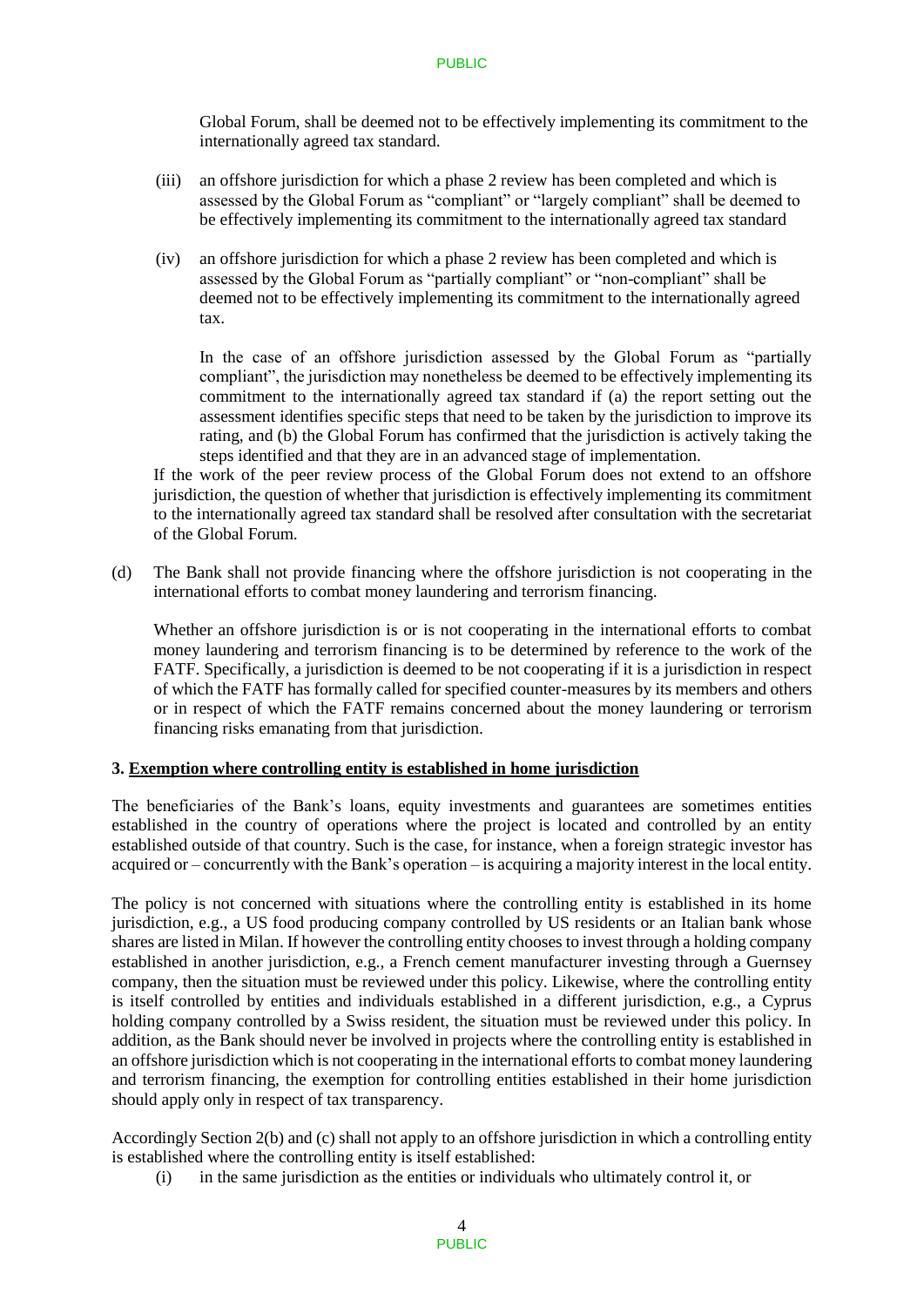(ii) in the offshore jurisdiction where the shares of the controlling entity has its primary listing.

# **4. Exemption in case of relocation of affected entity**

Notwithstanding Section 2, the Bank may provide financing where, as a condition of providing such financing, it secures a contractual undertaking (the breach of which would entitle the Bank to exercise legal remedies) to change the place of incorporation of the entity within a reasonable time of signing the principal financing documents, which documents would set out a specific timetable within which the change is to take place. In such a case, the choice of jurisdiction should be consistent with the principles set out in Section 2.

# **5. Information of Board of Directors**

- (a) Where Section 2 or 4 applies, the Board Report shall contain an annex (in the form of Annex 2)
	- (i) setting out the sound business reasons for the use of the offshore jurisdiction, including identifying any relevant double taxation treaties,
	- (ii) demonstrating, in the manner prescribed by the policy, that the offshore jurisdiction has substantially implemented the internationally agreed tax standard and is effectively implementing it, or, there is a contractual undertaking to change the place of incorporation of the entity within a specified time of signing the principal financing documents, and
	- (iii) demonstrating, in the manner prescribed by the policy, that the offshore jurisdiction is not one that is not cooperating in the international efforts to combat money laundering and terrorism financing, *or*, there is a contractual undertaking
- (b) Where Section 3 applies, the Board Report shall provide any information necessary to substantiate such a conclusion.
- (c) Where, in accordance with Section 4, the Bank has required, as a condition of providing financing, a contractual undertaking to change the place of incorporation of the entity within a specified time from the signing the principal financing documents, the annex to the Board Report shall also provide information about such contractual undertaking and the reasons for requiring it, specifying the jurisdiction where the new or transferred entity will be located.
- (d) Where the loan, equity investment or guarantee is an operation approved under authority delegated by the Board of Directors, information that would otherwise have been contained in the Board Report shall be disclosed to the Board of Directors in accordance with established reporting procedures.

# **5. Effectiveness, scope and review**

The Policy becomes effective as of date of approval by the Board of Directors and applies to all banking operations, including those approved under authority delegated by the Board of Directors. The policy will be reviewed periodically, with the first such review to take place within three years.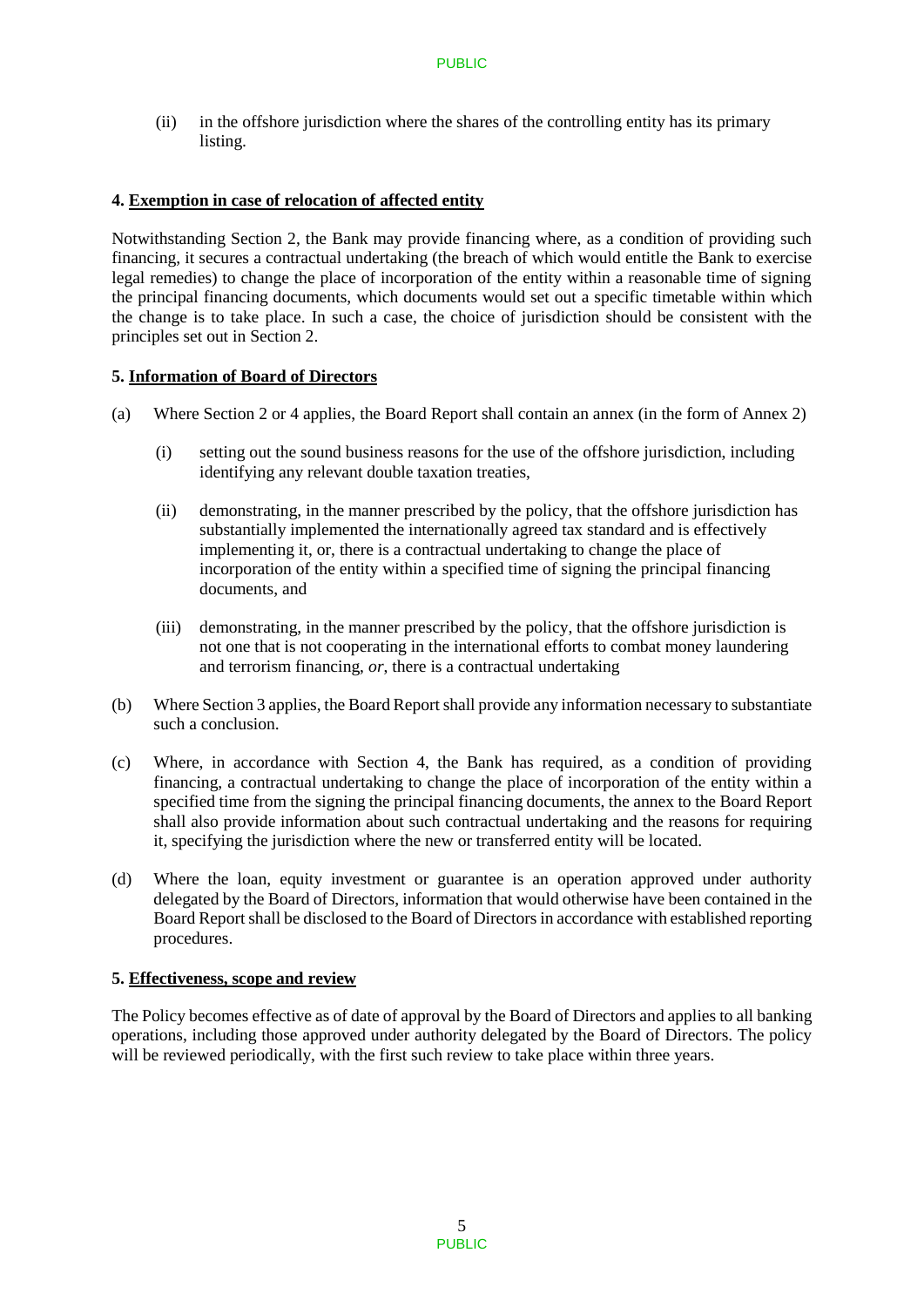**Annex** 

# **Offshore Jurisdictions in EBRD Projects Specimen forms of Board Report annex Offshore Jurisdiction Annex**

*[Form A - For use where borrower, investee or guaranteed entity is in an offshore jurisdiction – Please note that Form A may need to be used together with Form B where both the borrower/investee company/guaranteed entity and its controller are established in offshore jurisdictions.]* 

# Jurisdiction of proposed [borrower]/[investee company]/[guaranteed entity]

This annex has been prepared in accordance with the policy on Offshore Jurisdictions in EBRD Projects because, in the proposed operation, the entity [to which the Bank would make a loan]/[in which the Bank would make an equity investment]/[whose obligations would be guaranteed by the Bank], is established in [name of jurisdiction], while the project is located in [country of operations].

#### Reasons for the use of the offshore jurisdiction

*[Set out sound business reasons for using the jurisdiction, including identifying any relevant double taxation treaties.]* 

#### Whether the offshore jurisdiction has substantially implemented the internationally agreed tax standard

The jurisdiction has substantially implemented the internationally agreed tax standard endorsed by the UN Committee of Experts on International Cooperation in Tax Matters in 2008. This has been confirmed by the Global Forum on Transparency and Exchange of Information for Tax Purposes ("Global Forum") in its last Progress Report on the Jurisdictions Surveyed by the Global Forum in Implementing the Internationally Agreed Tax Standard, which is dated *[insert date]*.

# The extent to which the offshore jurisdiction is effectively implementing its commitment to the internationally agreed tax standard

[The offshore jurisdiction is one for which no phase 1 review has been undertaken or completed but which has substantially implemented its commitment to the internationally agreed tax standard. Accordingly, consistent with Section  $2(c)(i)$  of the policy on Offshore Jurisdictions in EBRD Projects, the offshore jurisdiction is deemed to be effectively implementing its commitment to the internationally agreed tax standard.]

# *[OR]*

where no phase 2 review is planned. Accordingly, consistent with Section  $2(c)(ii)$  of the Policy on the Use of offshore jurisdictions in EBRD Projects, the offshore jurisdiction is deemed not to be effectively implementing its commitment to the internationally agreed tax standard.

Therefore, the [borrower]/[investee company]/[guaranteed entity] will relocate to another jurisdiction, namely [jurisdiction]. [*Provide further explanations about the nature and timing of the undertaking and how this will be supported contractually, in particular whether such relocation will require the approval of third parties, including those who control the entity.*]

#### *[OR]*

[The offshore jurisdiction is one for which a phase 2 review has been completed and which is assessed by the Global Forum as [insert {"compliant"} or {"largely compliant"}]. Accordingly, consistent with Section 2(c)(iii) of the policy on Offshore Jurisdictions in EBRD Projects, the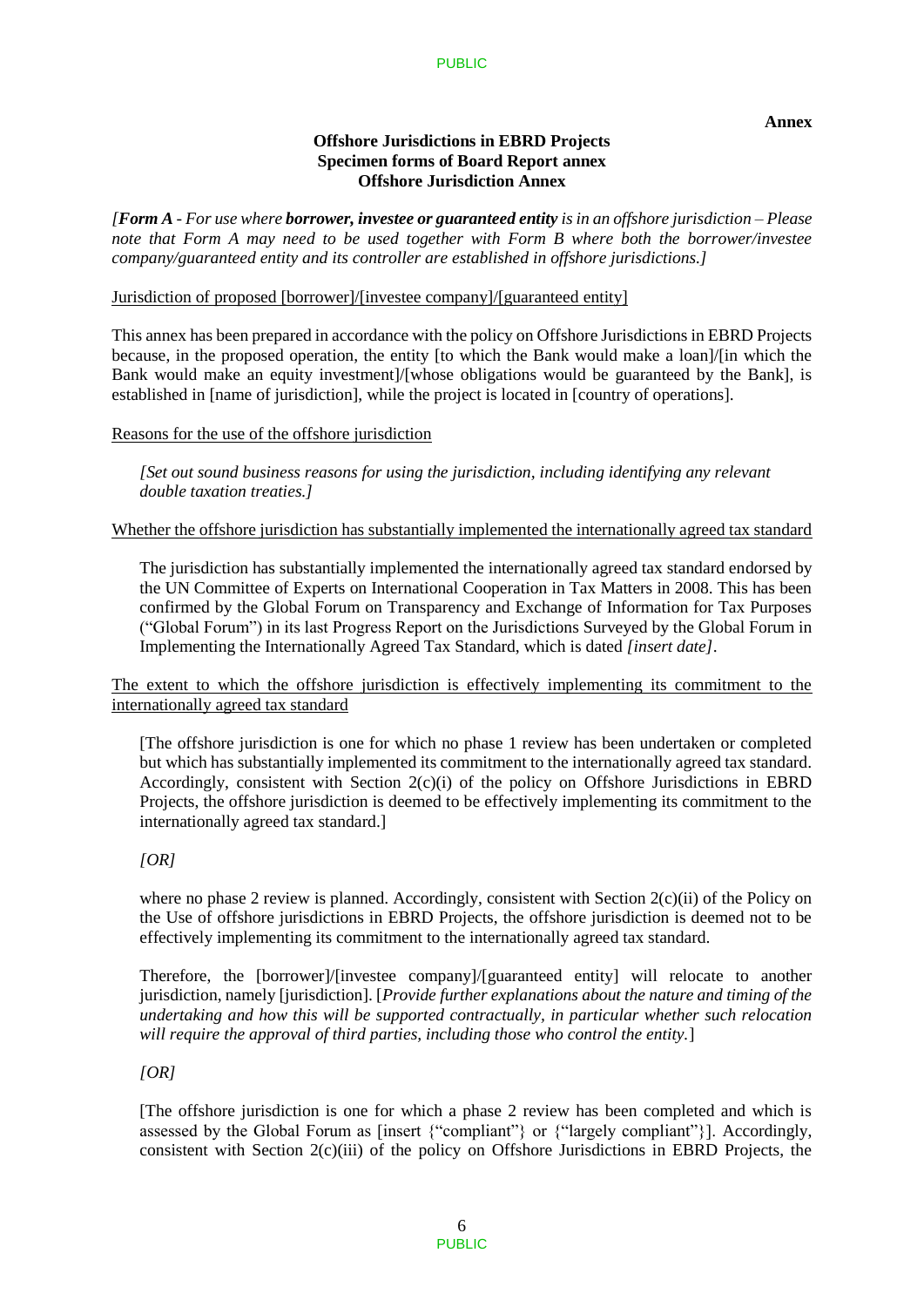offshore jurisdiction is deemed to be effectively implementing its commitment to the internationally agreed tax standard.]

*[OR]* 

[The offshore jurisdiction is one for which a phase 2 review has been completed and which has been assessed by the Global Forum as "partially compliant".

*[Either]* However, the Global Forum has identified, in its report dated [*insert date*], the following specific steps that need to be taken by the jurisdiction to improve its rating, namely

[*list steps*]

In addition, the Global Forum has confirmed, in its report dated [insert date], that the jurisdiction is actively taking the steps identified and that they are in an advanced stage of implementation. Accordingly, consistent with Section 2(c)(iv) of the policy on Offshore Jurisdictions in EBRD Projects, the offshore jurisdiction is deemed to be effectively implementing its commitment to the internationally agreed tax standard.]

*[Or]* 

Therefore, the [borrower]/[investee company]/[guaranteed entity] will relocate to another jurisdiction, namely [jurisdiction]. [*Provide further explanations about the nature and timing of the undertaking and how this will be supported contractually, in particular whether such relocation will require the approval of third parties, including those who control the entity.*]

Whether the offshore jurisdiction is not cooperating in the international efforts to combat money laundering and terrorism financing

[The most recent report of the Financial Action Task Force ("FATF") dated [date] does not identify the offshore jurisdiction as one in respect of which the FATF has called for counter-measures by its members and others or in respect of which the FATF remains concerned about the money laundering or terrorism financing risks emanating from that jurisdiction. Accordingly, consistent with Section 2(d) of the policy on Offshore Jurisdictions in EBRD Projects, the offshore jurisdiction is deemed not to be not cooperating in the international efforts to combat money laundering and terrorism financing.]

#### $[OR]$

[The most recent report of the Financial Action Task Force ("FATF") dated [date] identifies the offshore jurisdiction as one in respect of which the FATF has called for counter-measures by its members and others or in respect of which the FATF remains concerned about the money laundering or terrorism financing risks emanating from that jurisdiction. Accordingly, consistent with Section 2(d) of the policy on Offshore Jurisdictions in EBRD Projects, the offshore jurisdiction is deemed to be not cooperating in the international efforts to combat money laundering and terrorism financing.

Therefore, the [borrower]/[investee company]/[guaranteed entity] will relocate to another jurisdiction, namely [jurisdiction]. [*Provide further* explanations *about the nature and timing of the undertaking and how this will be supported contractually, in particular whether such relocation will require the approval of third parties, including those who control the entity.*]]

\*\*\*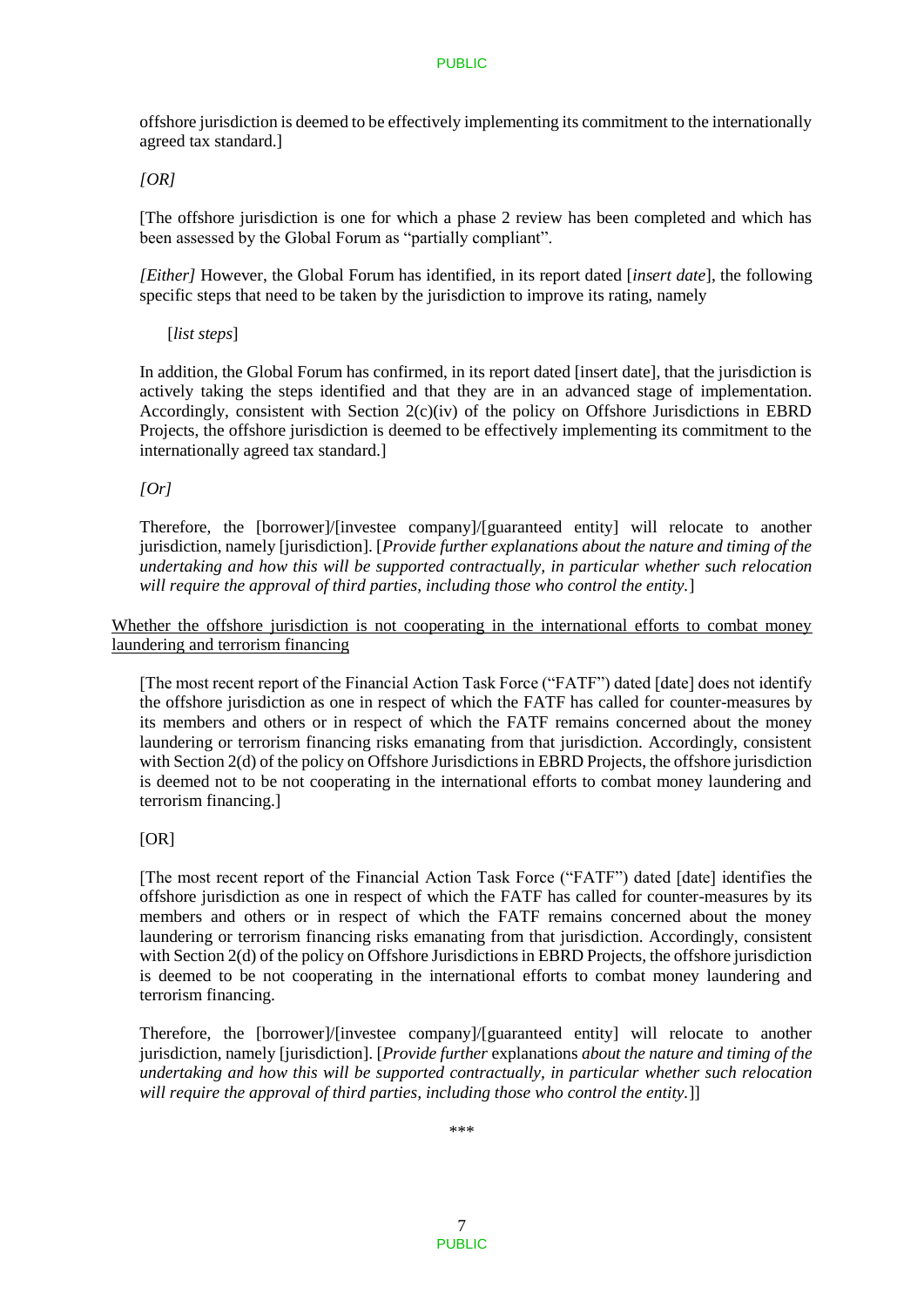*[Form B - For use where entity that controls borrower, investee or guaranteed entity is in an offshore jurisdiction – Please note that Form B may need to be used together with Form A where both the borrower/investee company/guaranteed entity and its controller are established in offshore jurisdictions.]* 

### Jurisdiction of entity which controls the proposed [borrower]/[investee company]/[guaranteed party]

This annex has been prepared in accordance with the Note on "Use of offshore jurisdictions in EBRD projects" because, in the proposed operation, the entity which controls the entity [to which the Bank would make a loan $/$ [in which the Bank would make an equity investment]/[whose obligations would be guaranteed by the Bank], is established in [name of offshore jurisdiction], while the project is located in [name of country of operations].

Reasons for the use of the offshore jurisdiction

*[Set out sound business reasons for using the jurisdiction, including identifying any relevant double taxation treaties.]* 

#### Whether the offshore jurisdiction has substantially implemented the internationally agreed tax standard

The jurisdiction has substantially implemented the internationally agreed tax standard endorsed by the UN Committee of Experts on International Cooperation in Tax Matters in 2008. This has been confirmed by the Global Forum on Transparency and Exchange of Information for Tax Purposes ("Global Forum") in its last Progress Report on the Jurisdictions Surveyed by the Global Forum in Implementing the Internationally Agreed Tax Standard, which is dated *[insert date]*.

The extent to which the offshore jurisdiction is effectively implementing its commitment to the internationally agreed tax standard

[The offshore jurisdiction is one for which no phase 1 review has been undertaken or completed but which has substantially implemented its commitment to the internationally agreed tax standard. Accordingly, consistent with Section 2(c)(i) of the policy on Offshore Jurisdictions in EBRD Projects, the offshore jurisdiction is deemed to be effectively implementing its commitment to the internationally agreed tax standard.]

# *[OR]*

[The offshore jurisdiction is one for which a phase 1 review has been completed and where no phase 2 review is planned. Accordingly, consistent with Section 2(b)(ii) of the policy on Offshore Jurisdictions in EBRD Projects, the offshore jurisdiction is deemed not to be effectively implementing its commitment to the internationally agreed tax standard.

Therefore, the entity which controls the proposed [borrower]/[investee company]/[guaranteed entity] will relocate to another jurisdiction, namely [jurisdiction]. [*Provide further explanations about the nature and timing of the undertaking and how this will be supported contractually, in particular whether such relocation will require the approval of third parties, including those who control the entity.*]

# *[OR]*

[The offshore jurisdiction is one for which a phase 2 review has been completed and which is assessed by the Global Forum as [insert {"compliant"} or {"largely compliant"}]. Accordingly, consistent with Section 2(c)(iii) of the policy on Offshore Jurisdictions in EBRD Projects, the